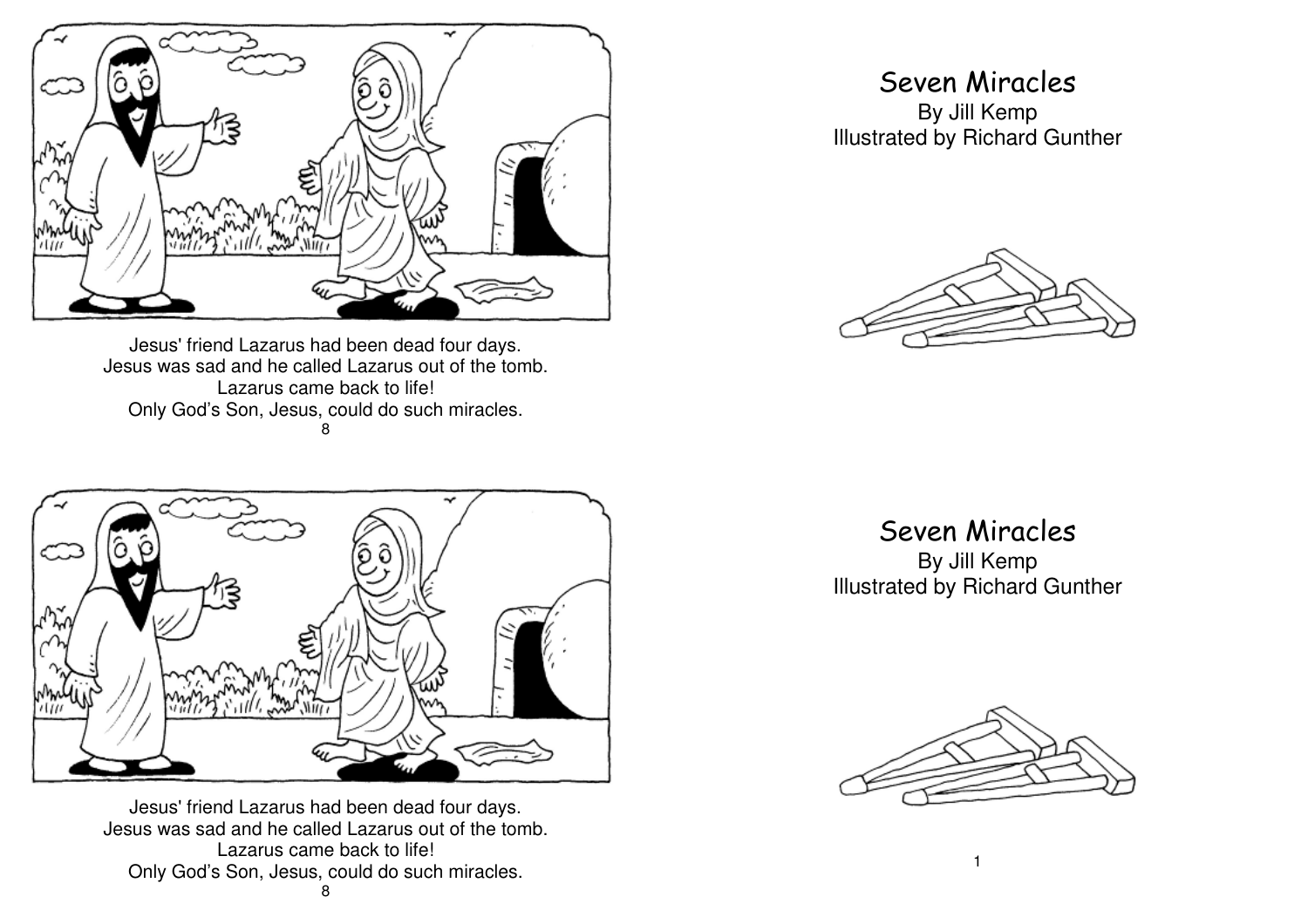

The Bible tells us about many miracles Jesus did. The first miracle people saw him do, was when the wine ran out at a wedding and Jesus turned water into wine!  $\mathfrak{p}$ 



After listening to Jesus all day, people were hungry. A boy gave Jesus 2 little fish and 5 bread rolls. Jesus broke it up and fed five thousand people. There were twelve baskets full left over! 7



The Bible tells us about many miracles Jesus did. The first miracle people saw him do, was when the wine ran out at a wedding and Jesus turned water into wine!



After listening to Jesus all day, people were hungry. A boy gave Jesus 2 little fish and 5 bread rolls. Jesus broke it up and fed five thousand people. There were twelve baskets full left over!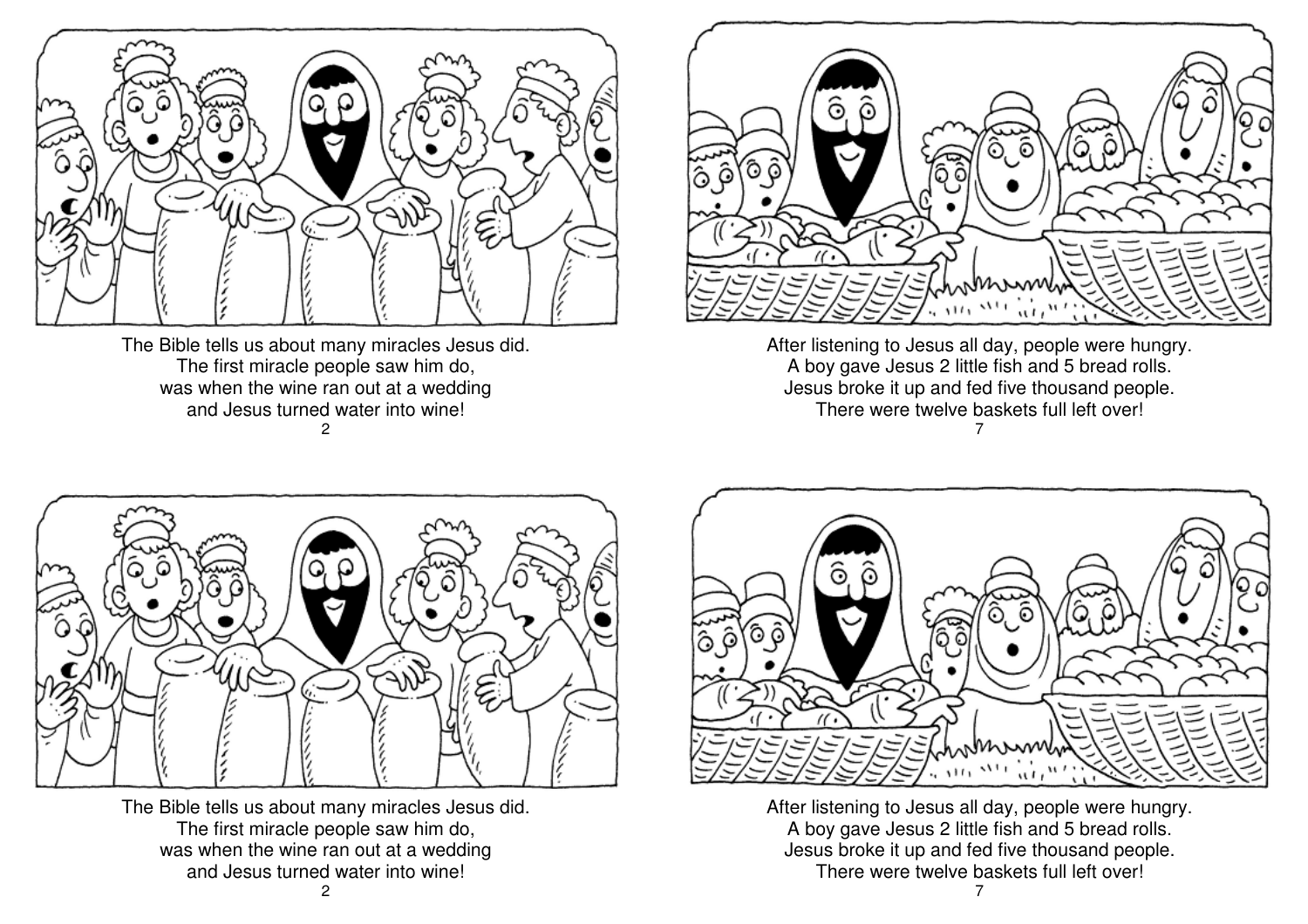

One stormy night, when Jesus' friends were rowing across a lake, they saw Jesus actually walking on top of the sea!He said, "Don't be scared, it is me." 6



Jesus did another miracle when an important man begged him to come to his house and heal his son, who was at home dying. The boy was well again, that exact moment! 3



One stormy night, when Jesus' friends were rowing across a lake, they saw Jesus actually walking on top of the sea!He said, Don't be scared, it is me."



Jesus did another miracle when an important man begged him to come to his house and heal his son, who was at home dying. The boy was well again, that exact moment!